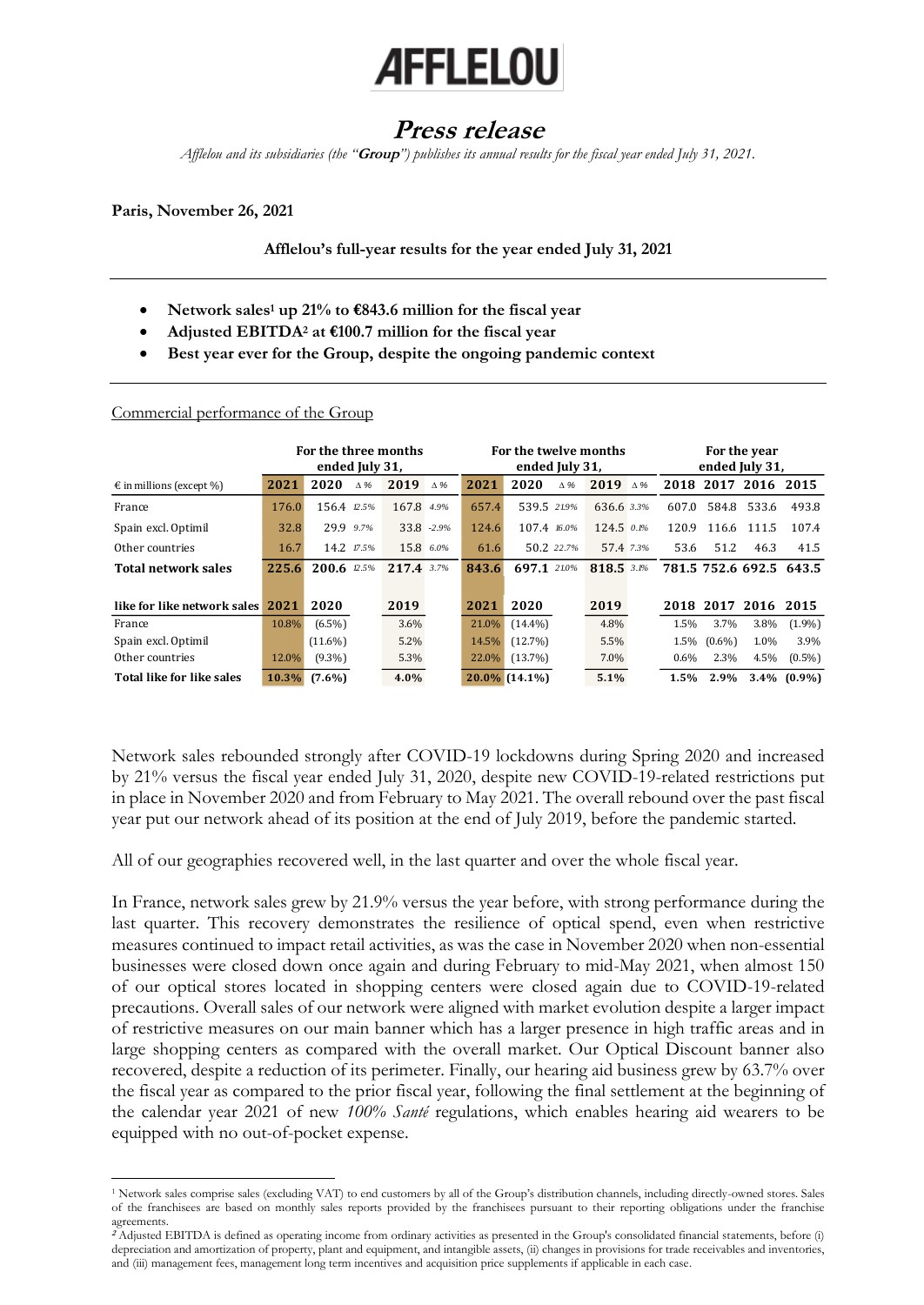In Spain, our network benefitted from similar recovery dynamics as our French network, which were however attenuated by the Spanish network's historically higher proportion of discretionary products, like sunglasses and contact lenses, which continue to lag behind sales levels before the emergence of COVID-19.

Finally, our sales in our Other countries segment showed resilience, supported by rapid recovery of our activities in Belgium, Luxemburg and Switzerland, where our historical banner increased by 9.8% as compared to two years prior, before the pandemic started.

We believe the pandemic has underscored the significant involvement and support that the Group provides its franchisees, notably through financial support since the start of pandemic in all our geographies. In addition, the disruption of our activity since March 2020 through the various COVID-19 confinements and restrictive measures prompted us to accelerate our digital transformation plans, such as through the diversification of our communication via social media, the rapid implementation of digital tools in stores (interactive digital screens, tablets for salespeople assistance, telemedicine) and improved customer data management.

Along with strong performance of its existing stores, the Group also continued to expand, with a total net growth of 20 stores, to 1,449 stores as of July 31, 2021, as compared to 1,429 stores as of July 31, 2020.

|                                             |             | For the three months<br>ended July 31, | For the twelve months<br>ended July 31, |                            |  |  |
|---------------------------------------------|-------------|----------------------------------------|-----------------------------------------|----------------------------|--|--|
| $\epsilon$ in millions (except percentages) | 2021        | Δ<br>2020<br>$\frac{0}{0}$             | 2021                                    | Δ<br>2020<br>$\frac{0}{0}$ |  |  |
| Revenue                                     | 105.1       | 92.3<br>13.8%                          | 365.3                                   | 309.2<br>18.1%             |  |  |
| Op. income from ordinary activities         | 20.2        | 17.2<br>17.7%                          | 73.1                                    | 49.9<br>46.4%              |  |  |
| Other operating items                       | (4.1)       | (2.3)<br>$(75.2\%)$                    | (7.3)                                   | (1.8)<br>na                |  |  |
| <b>Operating profit</b>                     | <b>16.1</b> | 14.8<br>8.7%                           | 65.8                                    | 48.1<br>36.8%              |  |  |
| Net financial income /(expense)             | (16.9)      | (14.4)<br>$(17.9\%)$                   | (64.5)                                  | (57.8)<br>$(11.8\%)$       |  |  |
| Net income/(loss) before tax                | (0.8)       | 0.5<br>na                              | 1.3                                     | (9.6)<br>na                |  |  |
| Tax income/(expense)                        | (37.3)      | 1.2<br>na                              | (40.2)                                  | (1.1)<br>na                |  |  |
| Net income/(loss)                           | (38.0)      | 1.7<br>na                              | (38.4)                                  | (10.5)<br>na               |  |  |
| <b>Adjusted EBITDA</b>                      | 28.5        | 18.7<br>52.3%                          | 100.7                                   | 70.6<br>42.6%              |  |  |
| Adjusted EBIT                               | 23.4        | 18.8<br>24.6%                          | 78.2                                    | 52.4<br>49.2%              |  |  |
| <b>Net Debt</b>                             | 541.3       | 455.9<br>18.7%                         | 541.3                                   | 455.9<br>18.7%             |  |  |
| Net debt adjusted from subleases            | 524.0       | 436.6<br>20.0%                         | 524.0                                   | 436.6<br>20.0%             |  |  |

# Afflelou Group's financial performance

As was the case for network performance, the Group's revenue and profitability has recovered well, with revenue growing at comparable level with total network sales, and EBITDA growing by 42.6% as of July 31, 2021 to €100.7 million, versus €70.6 million a year before.

While our directly-owned stores have been impacted by the COVID-19 pandemic during the fiscal year, especially at high traffic areas, our businesses generally recovered at levels that were in line with network activity. Beyond the recovery of our optical network generally, two areas of our businesses improved noticeably. First, our international business improved strongly thanks to the solid performance of our Belgian and Swiss networks, and second, our hearing aid business reached a significant level of profitability, following the trajectory for convergence with our historical banners